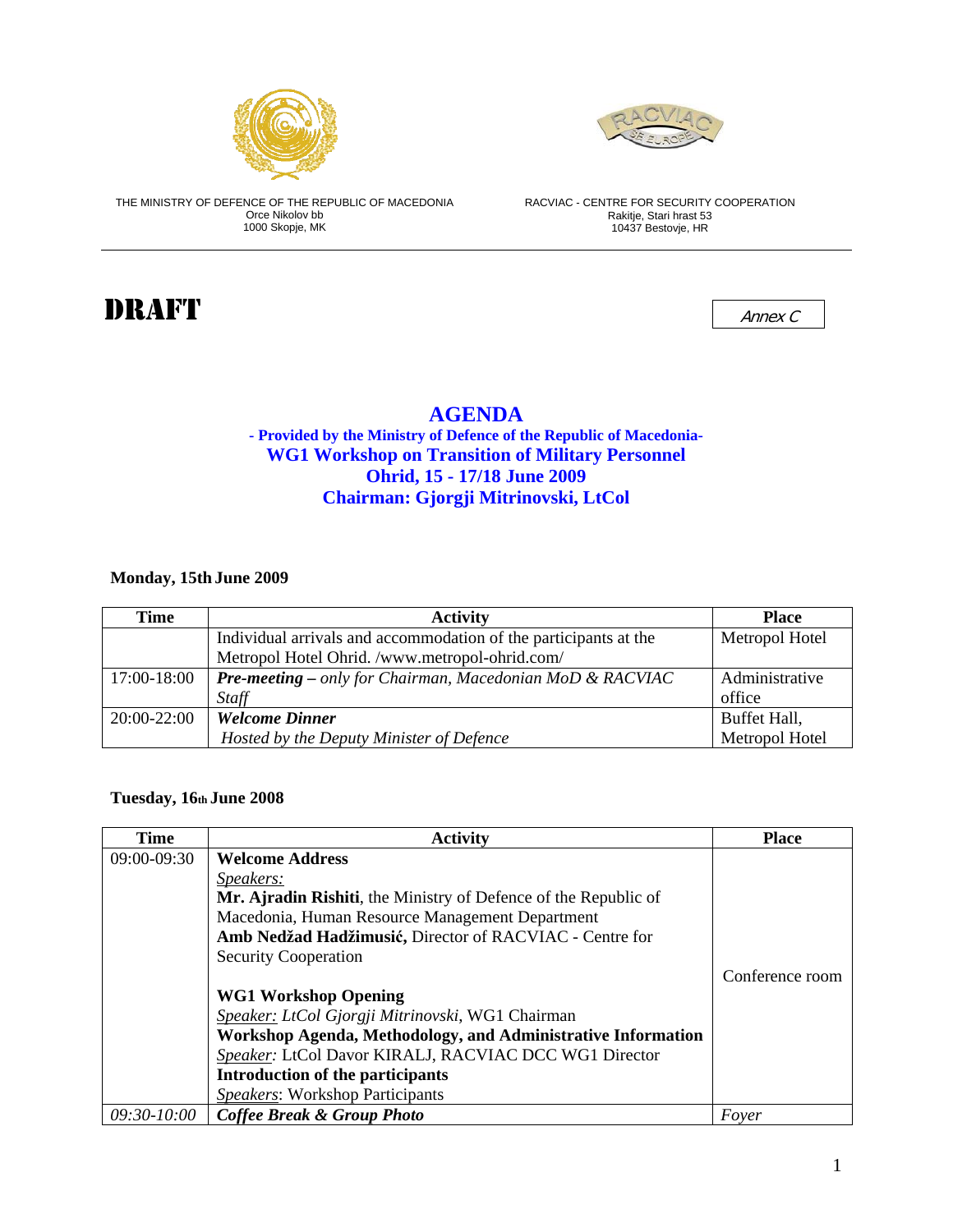| $10:00 - 11:20$ | <b>Individual Program Updates by WG1 Member Countries</b><br>Speakers:<br>WG1 member countries' representatives<br>As the standard element of WG1 Workshop, this joint briefing provides<br>WG1 members with up to date information on individual national<br>programs activities since the last Workshop, which was held in Zagreb<br>(for the period from December 2008 to June 2009). Each country,<br>update should not last more than ten minutes. | Conference room  |
|-----------------|---------------------------------------------------------------------------------------------------------------------------------------------------------------------------------------------------------------------------------------------------------------------------------------------------------------------------------------------------------------------------------------------------------------------------------------------------------|------------------|
| 11:20-11:30     | <b>Break</b>                                                                                                                                                                                                                                                                                                                                                                                                                                            | Foyer            |
| 11:30-12:00     | <b>Transition Experience from Other Regions - Briefing for</b>                                                                                                                                                                                                                                                                                                                                                                                          | Conference room  |
|                 | Columbia                                                                                                                                                                                                                                                                                                                                                                                                                                                |                  |
|                 | Speaker:                                                                                                                                                                                                                                                                                                                                                                                                                                                |                  |
|                 | Ms. Lejla Mulic, NATO HQ Sarajevo (TBC)                                                                                                                                                                                                                                                                                                                                                                                                                 |                  |
| 12:00-13:00     | <b>Psychological Preparedness of the Transition Candidates</b>                                                                                                                                                                                                                                                                                                                                                                                          |                  |
|                 | Speaker:                                                                                                                                                                                                                                                                                                                                                                                                                                                |                  |
|                 | Ms. Tatjana Atanasovska, Psychologist and Transition Advisor                                                                                                                                                                                                                                                                                                                                                                                            | Conference room  |
|                 | Main topics: Dealing with changes, elements with impact on second                                                                                                                                                                                                                                                                                                                                                                                       |                  |
|                 | career selection, identification of capabilities, skills and qualities,                                                                                                                                                                                                                                                                                                                                                                                 |                  |
|                 | helping tools in second career selection                                                                                                                                                                                                                                                                                                                                                                                                                |                  |
| 13:00-14:00     | Lunch                                                                                                                                                                                                                                                                                                                                                                                                                                                   | Metropol Hotel   |
|                 |                                                                                                                                                                                                                                                                                                                                                                                                                                                         | Restaurant       |
| 14:30-15:00     | Move to Ohrid                                                                                                                                                                                                                                                                                                                                                                                                                                           |                  |
| 15:30-17:30     | Sightseeing - Guided Tour in Ohrid                                                                                                                                                                                                                                                                                                                                                                                                                      |                  |
|                 |                                                                                                                                                                                                                                                                                                                                                                                                                                                         |                  |
| 17:30-19:30     | Free time - Tour Around the City Centre                                                                                                                                                                                                                                                                                                                                                                                                                 |                  |
| 19:30-22.00     | <b>Dinner</b>                                                                                                                                                                                                                                                                                                                                                                                                                                           | <b>Belvedere</b> |
|                 | Hosted by Amb Nedžad Hadžimusić, Director of RACVIAC                                                                                                                                                                                                                                                                                                                                                                                                    | Restaurant       |
| 22.00-22.30     | Move to Metropol Hotel                                                                                                                                                                                                                                                                                                                                                                                                                                  |                  |

## **Wednesday, 17th June 2009**

| Time        | <b>Activity</b>                                                                                                                                                                                                    | <b>Place</b>    |
|-------------|--------------------------------------------------------------------------------------------------------------------------------------------------------------------------------------------------------------------|-----------------|
| 09:00-09:30 | <b>Job Fairs - Introduction Lecture</b>                                                                                                                                                                            | Conference room |
|             | Speaker:                                                                                                                                                                                                           |                 |
|             | Mr. Radmil Polenakovic, PhD, professor, Director of Business Start                                                                                                                                                 |                 |
|             | Up Centre, Academic of European academy of science                                                                                                                                                                 |                 |
|             | Main topics: Planning and organizing of Job fairs, choosing place to<br>run the fair, Inviting adequate speakers, choosing topics to discuss,<br>involving transition candidates in speeches, how to present an ex |                 |
|             | military personnel's skills and qualities, Ability to make a link between                                                                                                                                          |                 |
|             | an ex military personnel and well known employers, finding ways of                                                                                                                                                 |                 |
|             | cooperation between them, how to strengthen the cooperation.                                                                                                                                                       |                 |
| 09:30-09:45 | <b>Coffee Break</b>                                                                                                                                                                                                | Foyer           |
| 09:45-10:15 | <b>Job Fairs - Group Work</b>                                                                                                                                                                                      | Conference room |
|             | Moderator:                                                                                                                                                                                                         |                 |
|             | Mr. Radmil Polenakovic, PhD, professor, Director of Business Start                                                                                                                                                 |                 |
|             | Up Centre, Academic of European academy of science                                                                                                                                                                 |                 |
|             |                                                                                                                                                                                                                    |                 |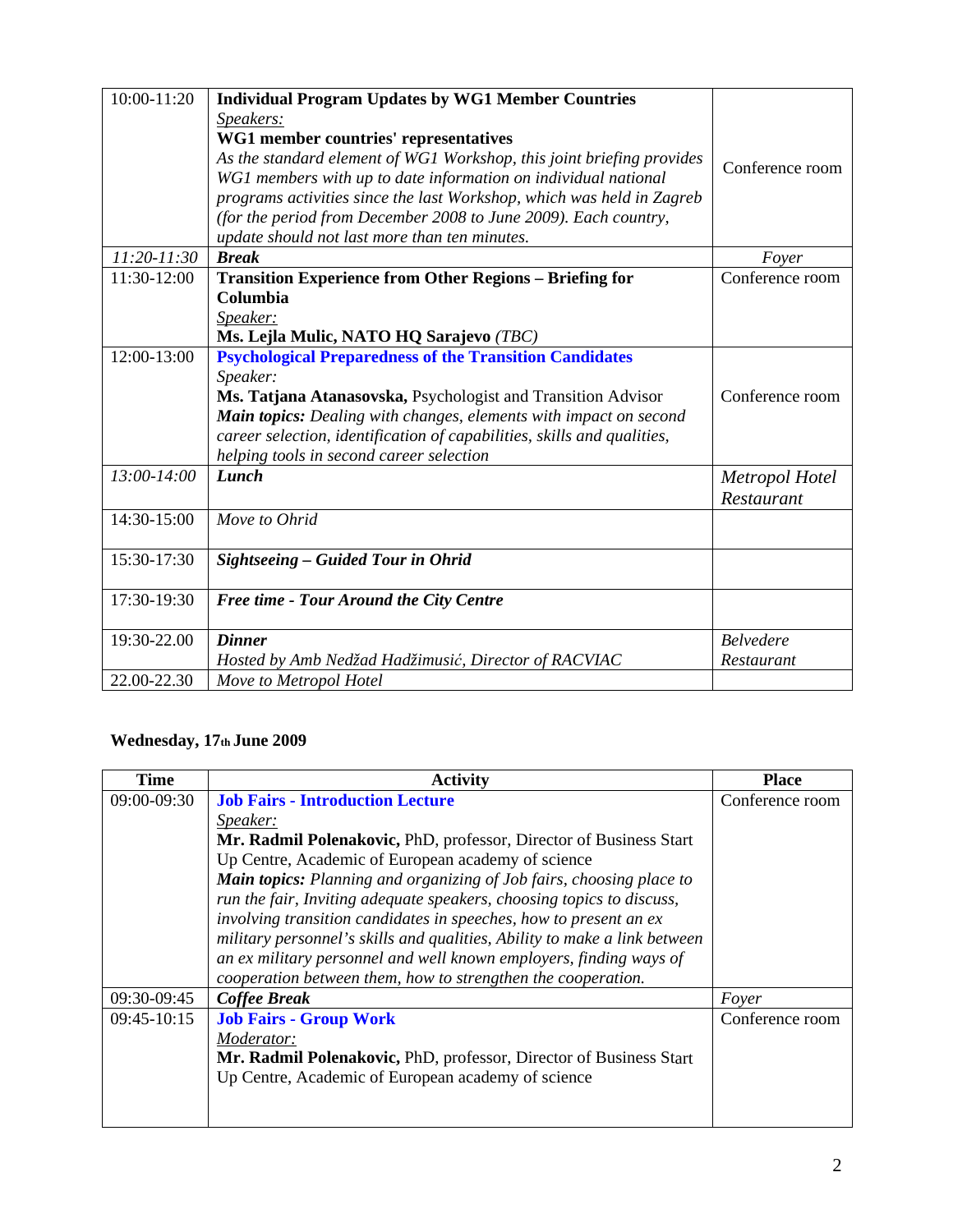| 10:15-10:45   | <b>Job Fairs - Presentation of the Group Work Results</b>              | Conference room |
|---------------|------------------------------------------------------------------------|-----------------|
|               | Presenters:                                                            |                 |
|               | Group leaders                                                          |                 |
| $10:45-11:15$ | <b>Job Fair Execution Experiences</b>                                  | Conference room |
|               | Speaker:                                                               |                 |
|               | Mr. Radmil Polenakovic, PhD, professor, Director of Business Start     |                 |
|               | Up Centre, Academic of European academy of science                     |                 |
|               |                                                                        |                 |
| $11:15-11:45$ | <b>Job Fairs - PRISMA Programme Experiences</b>                        | Conference room |
|               | Speaker: TBD                                                           |                 |
|               |                                                                        |                 |
| 11:45-12:00   | <b>Break</b>                                                           | Foyer           |
| 12:00-13:00   | "From Officer to Entrepreneur or Manager-The Transformation            |                 |
|               | Process of the Ex Military Personnel in to a Businessmen and           |                 |
|               | <b>Managers."</b>                                                      | Conference room |
|               | Speaker:                                                               |                 |
|               | Mr. Radmil Polenakovic, PhD, professor, Director of Business Start     |                 |
|               | Up Centre, Academic of European Academy of Science                     |                 |
|               | Main topics: The characteristics of a entrepreneur and a modern        |                 |
|               | manager; Process of training of an ex military personnel to start up a |                 |
|               | business. Elements that impact in making decision to start up a        |                 |
|               | business or get employed by another employer. Modules in               |                 |
|               | Management and entrepreneurship training in Business Start up          |                 |
|               | Centre, Differences between young students and an ex military          |                 |
|               | personnel in the training to start up an own business.,                |                 |
|               | Challenges to start up an own business. The role of the Government     |                 |
|               | encouraging small businesses. The impact of small businesses in the    |                 |
|               | state development.                                                     |                 |
| 13:00-14:00   | Lunch                                                                  | Metropol Hotel  |
|               |                                                                        | Restaurant      |
| 14:00-14.45   | "The Cooperation Between the Donor Countries and the Users of          |                 |
|               | the Donation."                                                         |                 |
|               | Speaker:                                                               | Conference room |
|               | Mr. Jakob Heradstveit                                                  |                 |
|               | Main topics: The ways of establishing support by donor countries       |                 |
|               | (regional and bilateral) – positive and negative sides, engagement of  |                 |
|               |                                                                        |                 |
|               | agencies for the practical realization of the donation (pro et contra  |                 |
|               | arguments), cooperation with the authorities in MoD, formalization of  |                 |
|               | the cooperation. The activities of the in charges of the transition    |                 |
| 14:45-15:00   | systems in the donation acceptation process.<br><b>Coffee Break</b>    | Foyer           |
| 15:00-15:30   | The Future Activities of the WG 1 - Expanding the Field of             |                 |
|               |                                                                        |                 |
|               | <b>Interests of the Working Group 1 toward other Human Resource</b>    |                 |
|               | <b>Management Areas.</b>                                               |                 |
|               | Speakers:                                                              |                 |
|               | LtCol Gjorgji Mitrinovski, WG1 Chairman                                |                 |
|               | <b>LtCol Davor Kiralj</b> , WG1 Director                               | Conference room |
|               | Main topics: Contents of Human Resource Management, WG1                |                 |
|               | transformation toward human resources area, establishing new           |                 |
|               | approach to Human Resource Management by new NATO members              |                 |
|               | and NATO membership candidates, possible ways of cooperation           |                 |
|               | between the states in the region in Human Resource Management          |                 |
|               | area.                                                                  |                 |